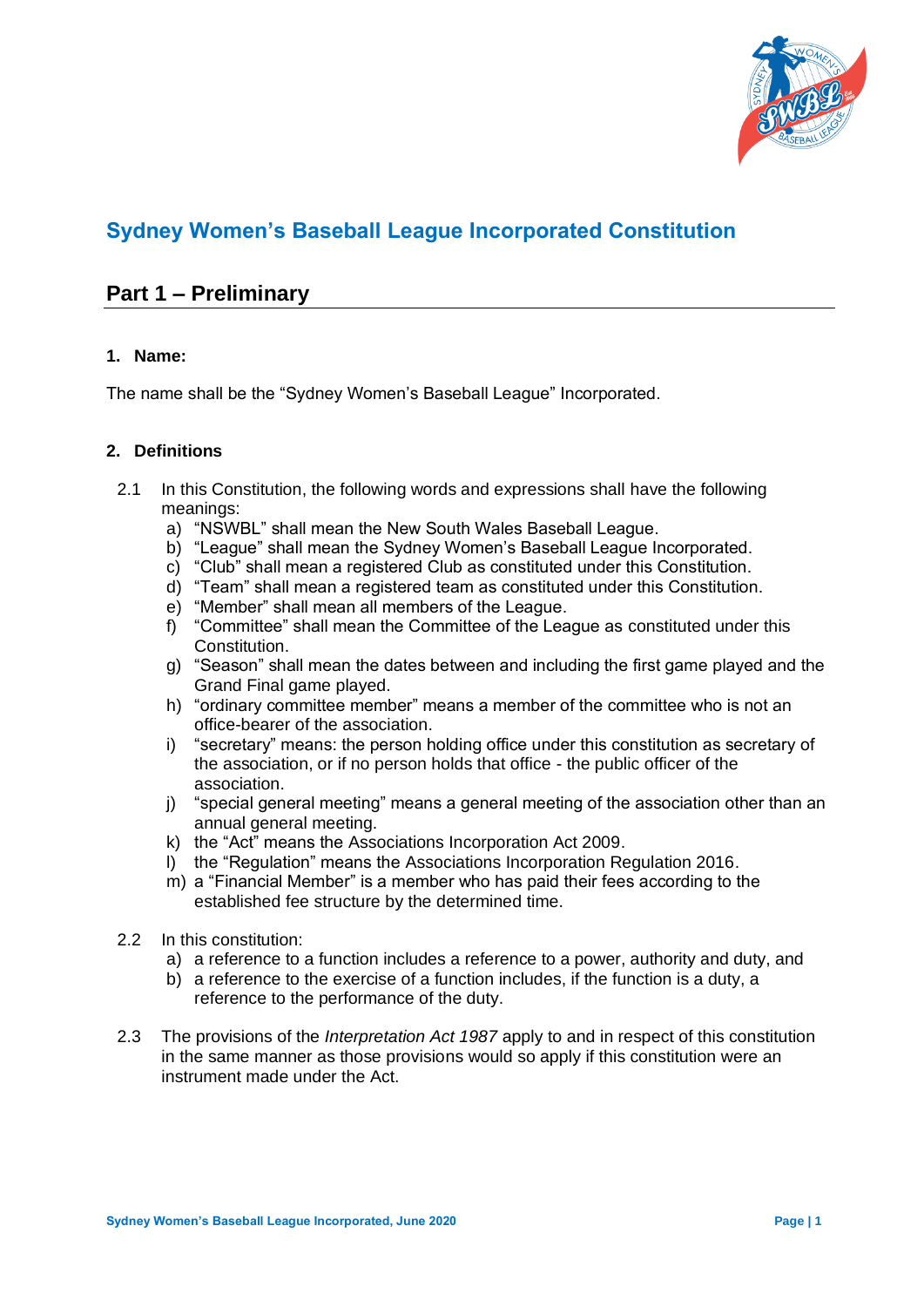

# **3. Objectives:**

- 3.1 The objectives of the League shall be to:
	- a) Promote, organise and foster women's baseball in Sydney and to advance the game;
	- b) Employ the funds of the League in the best interests of the game and the members;
	- c) Establish and develop relationships with other organisations and individuals, who can facilitate the League's stated objectives; and
	- d) Provide a safe, fair and inclusive sporting environment, where all people, regardless of gender identity or intersex status can contribute, participate, and be treated fairly with dignity and respect. We believe in promoting baseball for all.

# **4. Colours:**

The colours of the League shall be red, white and blue.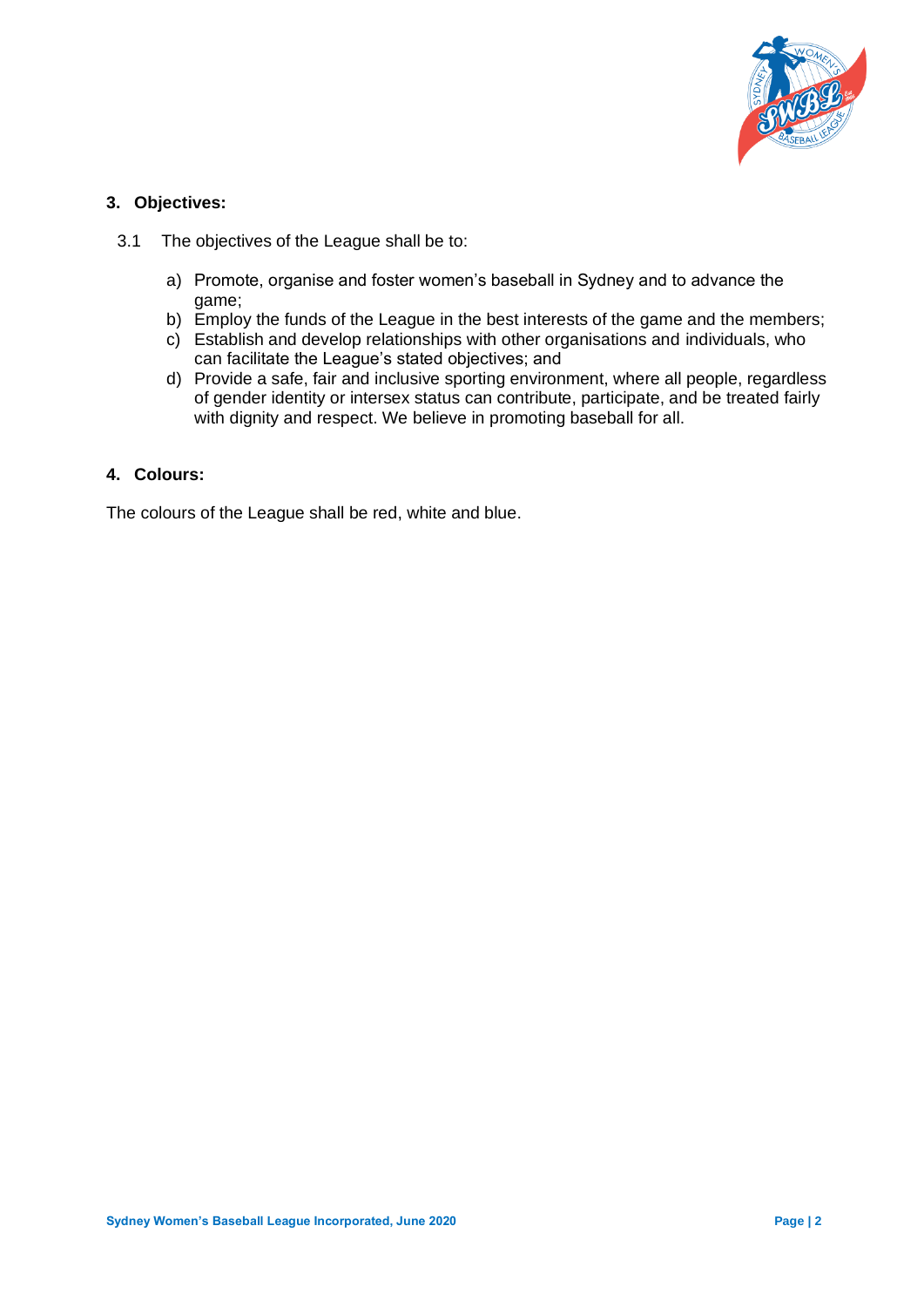

# **Part 2 – Membership**

# **5. Membership generally**

- 5.1 A person is eligible to be a member of the association if:
	- a) the person is a natural person, and
	- b) the person has applied and been approved for membership of the association in accordance with clause 7.
	- c) the person has fully paid their fees.

### **6. Categories of Membership:**

- 6.1 The membership of the League shall consist of two (2) categories: Full and Associate.
	- a) Full members are financial members either:
		- i) Playing members
		- ii) Playing and/or paying Life Member
	- b) Associate members are either:
		- i) 'Other' Any other person that wishes to join the League (including non-playing coaches); or
		- ii) Non-playing Life Member a member as defined in Clause 8.
- 6.2 All financial members will have full privileges and voting rights
- 6.3 A person qualifying for membership of more than one sub category, including Player or Coach, shall have the rights of a Full member

# **7. Application for membership:**

- 7.1 To apply for membership, a person will be required to:
	- a) support the objectives of the League; and
	- b) make an application in writing to the secretary (including by email or other electronic means) in the form determined by the committee, and
	- c) pay the appropriate membership fee by the fourth week of the season or as agreed upon with the committee (except Associate members).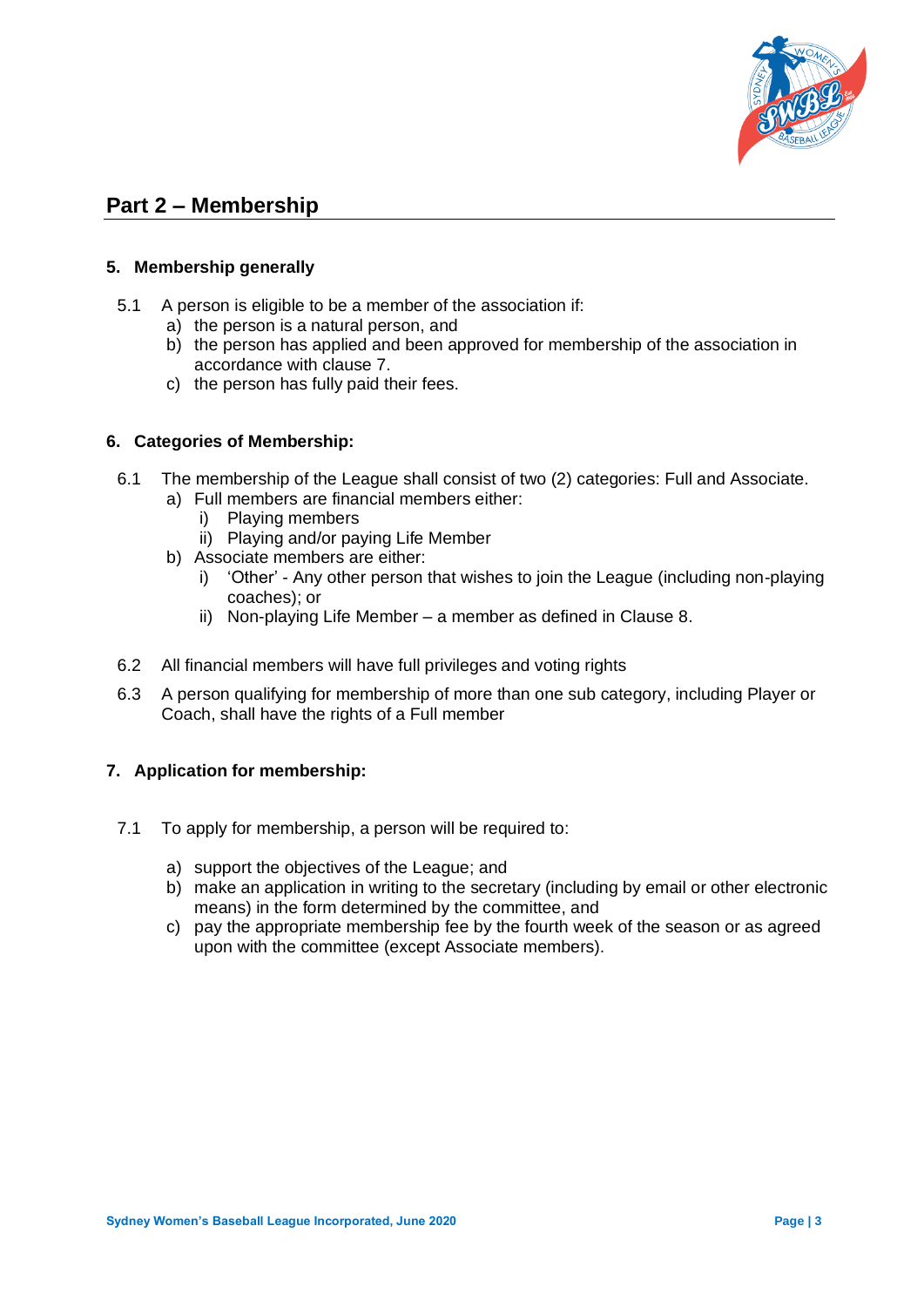

#### **8. Term of membership:**

- 8.1 The membership term will be for twelve months starting from Round 1 of the current season.
- 8.2 A person ceases to be a member, if the person:
	- a) resigns membership;
	- b) is expelled from the League; or
	- c) dies
	- d) fails to pay the annual membership fee within three months from the commencement of the season.

### **9. Resignation of membership**

- 9.1 A member of the association may resign from membership of the association by first giving to the secretary written notice of at least 1 month (or any other period that the committee may determine) of the member's intention to resign and, on the expiration of the period of notice, the member ceases to be a member.
- 9.2 If a member of the association ceases to be a member under subclause (1), and in every other case where a member ceases to hold membership, the secretary must make an appropriate entry in the register of members recording the date on which the member ceased to be a member.

### **10. Members' liabilities**

The liability of a member of the association to contribute towards the payment of the debts and liabilities of the association or the costs, charges and expenses of the winding up of the association is limited to the amount, if any, unpaid by the member in respect of membership of the association.

#### **11. Resolution of disputes**

- 11.1 A dispute between a member and another member (in their capacity as members) of the association, or a dispute between a member or members and the association, are to be referred to a Community Justice Centre for mediation under the Community Justice Centres Act 1983.
- 11.2 If a dispute is not resolved by mediation within 3 months of the referral to a Community Justice Centre, the dispute is to be referred to arbitration.
- 11.3 The Commercial Arbitration Act 2010 applies to a dispute referred to arbitration.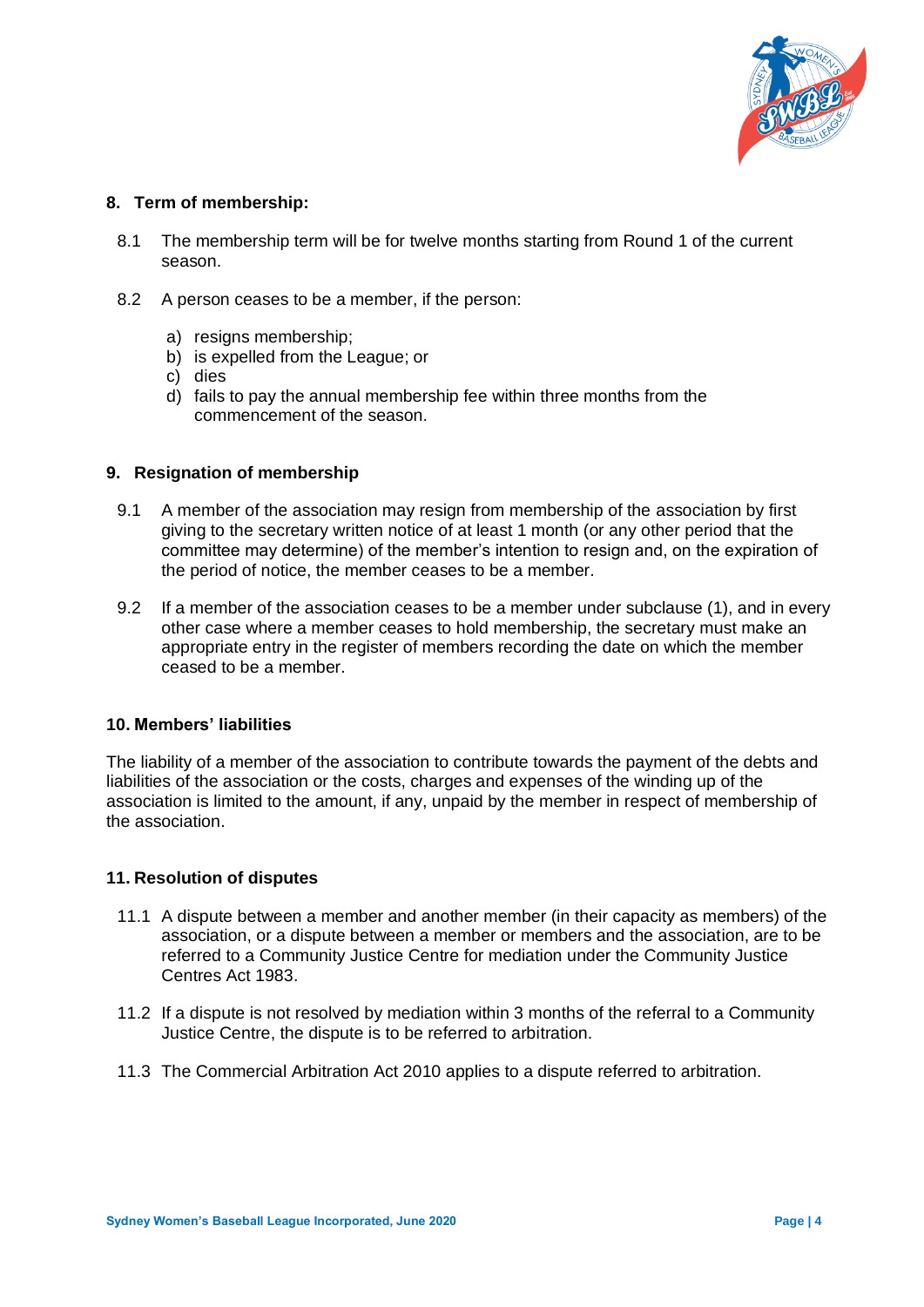

#### **12. Disciplining of members**

- 12.1 A complaint may be made to the Committee by any person that a member of the association:
	- a) has refused or neglected to comply with a provision or provisions of this constitution, or
	- b) has wilfully acted in a manner prejudicial to the interests of the association.
- 12.2 The Committee may refuse to deal with a complaint if it considers the complaint to be trivial or vexatious in nature.
- 12.3 If the Committee decides to deal with the complaint, the Committee:
	- a) must cause notice of the complaint to be served on the member concerned, and
	- b) must give the member at least 14 days from the time the notice is served within which to make submissions to the Committee in connection with the complaint, and
	- c) must take into consideration any submissions made by the member in connection with the complaint.
- 12.4 The committee may, by resolution, expel the member from the association or suspend the member from membership of the association if, after considering the complaint and any submissions made in connection with the complaint, it is satisfied that the facts alleged in the complaint have been proved and the expulsion or suspension is warranted in the circumstances.
- 12.5 If the committee expels or suspends a member, the secretary must, within 7 days after the action is taken, cause written notice to be given to the member of the action taken, of the reasons given by the committee for having taken that action and of the member's right of appeal under clause 13.
- 12.6 The expulsion or suspension does not take effect:
	- a) until the expiration of the period within which the member is entitled to appeal against the resolution concerned, or
	- b) if within that period the member exercises the right of appeal, unless and until the association confirms the resolution under clause 13,
- 12.7 whichever is the later.

#### **13. Right of appeal of disciplined member**

- 13.1 A member may appeal to the association in general meeting against a resolution of the committee under clause 12, within 14 days after notice of the resolution is served on the member, by lodging with the secretary a notice to that effect.
- 13.2 The notice may, but need not, be accompanied by a statement of the grounds on which the member intends to rely for the purposes of the appeal.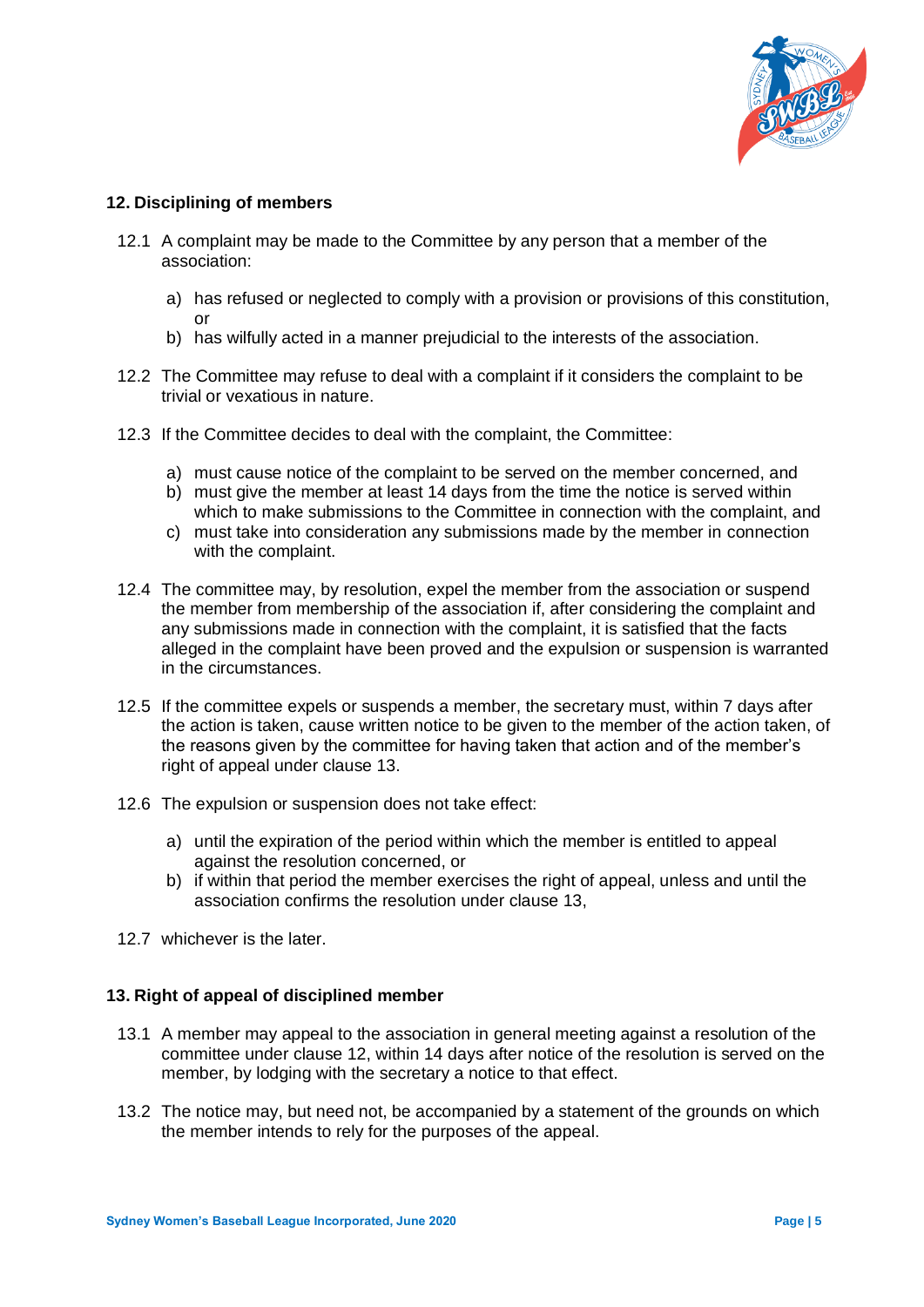

- 13.3 On receipt of a notice from a member under subclause (1), the secretary must notify the committee, which is to convene a general meeting of the association to be held within 28 days after the date on which the secretary received the notice.
- 13.4 At a general meeting of the association convened under subclause (3):
	- a) no business other than the question of the appeal is to be transacted, and
	- b) the committee and the member must be given the opportunity to state their respective cases orally or in writing, or both, and
	- c) the members present are to vote by secret ballot on the question of whether the resolution should be confirmed or revoked.
- 13.5 The appeal is to be determined by a simple majority of votes cast by members of the association.

### **14. Life Membership:**

- 14.1 Life membership may be conferred for special services rendered in connection with the game. Life membership may be awarded to any person who has fulfilled the following requirements:
	- a) Registered player for ten years;
	- b) Registered player for seven years, including fulfilment of duties as a League Committee Member for three full years; or
	- c) Outstanding contribution to the League.
- 14.2 The Committee will consider nominations for Life membership, from all members, and will present recommendations to the Annual General Meeting for consideration.
- 14.3 This distinction shall be conferred only at the Annual General Meeting. No person shall be elected a Life member of the League unless the affirmative votes be two-thirds (2/3) of the total voting strength of the Annual General Meeting.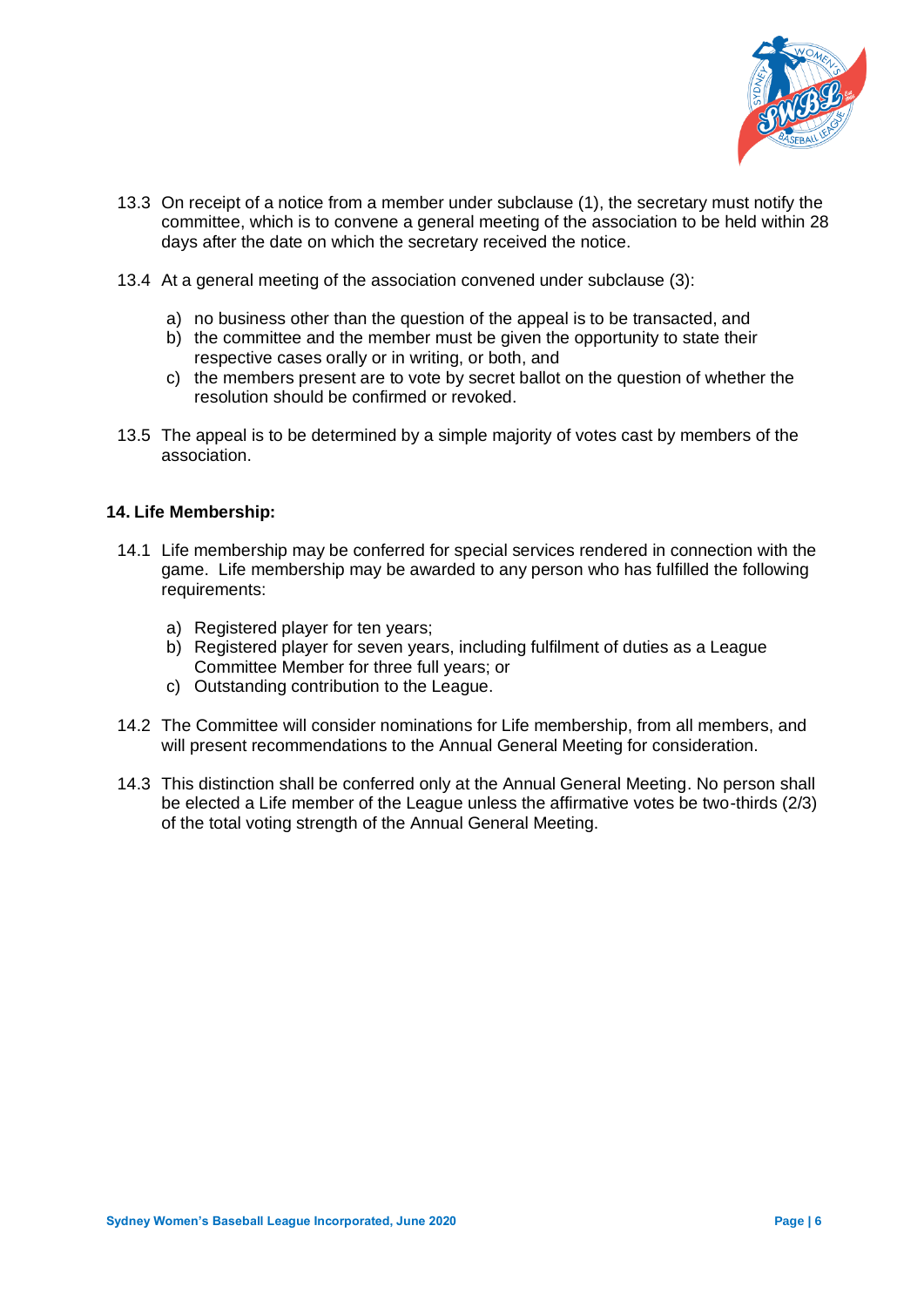

# **Part 3 - The Committee**

### **15. Powers of the Committee:**

- 15.1 Subject to the Act, the Regulation, this constitution and any resolution passed by the association in general meeting, the committee:
	- a) is to control and manage the affairs of the association, and
	- b) may exercise all the functions that may be exercised by the association, other than those functions that are required by this constitution to be exercised by a general meeting of members of the association, and
	- c) has power to perform all the acts and do all things that appear to the committee to be necessary or desirable for the proper management of the affairs of the association.
- 15.2 The Committee shall have the power to:
	- a) admit Clubs to the League for affiliation, and to cancel and revoke such admission at any time for good cause shown:
	- b) manage and control the finances of the League;
	- c) appoint subcommittees for any purpose relating to the affairs of the League, and to prescribe the duties and powers of any such subcommittee;
	- d) enact By-laws for the conduct of its business. Such By-laws are to remain in force until the next General Meeting when they shall be confirmed, amended or rescinded;
	- e) enact By-Laws for the regulation of the competition. Such By-laws are to remain in force until the next General Meeting when they shall be confirmed, amended or rescinded;
	- f) co-opt other members of the League (no more than two at any one time) on to the Committee;
	- g) appoint a Chairperson from its own number, in the absence of the President and Vice President at any General Meeting of the League;
	- h) appoint Selectors, Coaches and Managers of Representative teams.
	- i) approve Representative teams and their captains;
	- j) settle any question which may arise and which is not provided for in these Rules;
	- k) fill any casual vacancy which may occur in the Committee, or in any subcommittee, except that of President. The member so appointed shall hold office until the conclusion of the Annual General Meeting; and
	- l) consider and adjudicate on any apparent infringement of the Rules of the League, whether such infringement should become known to the Committee by formal protest or otherwise, in accordance with Clause 38 (3).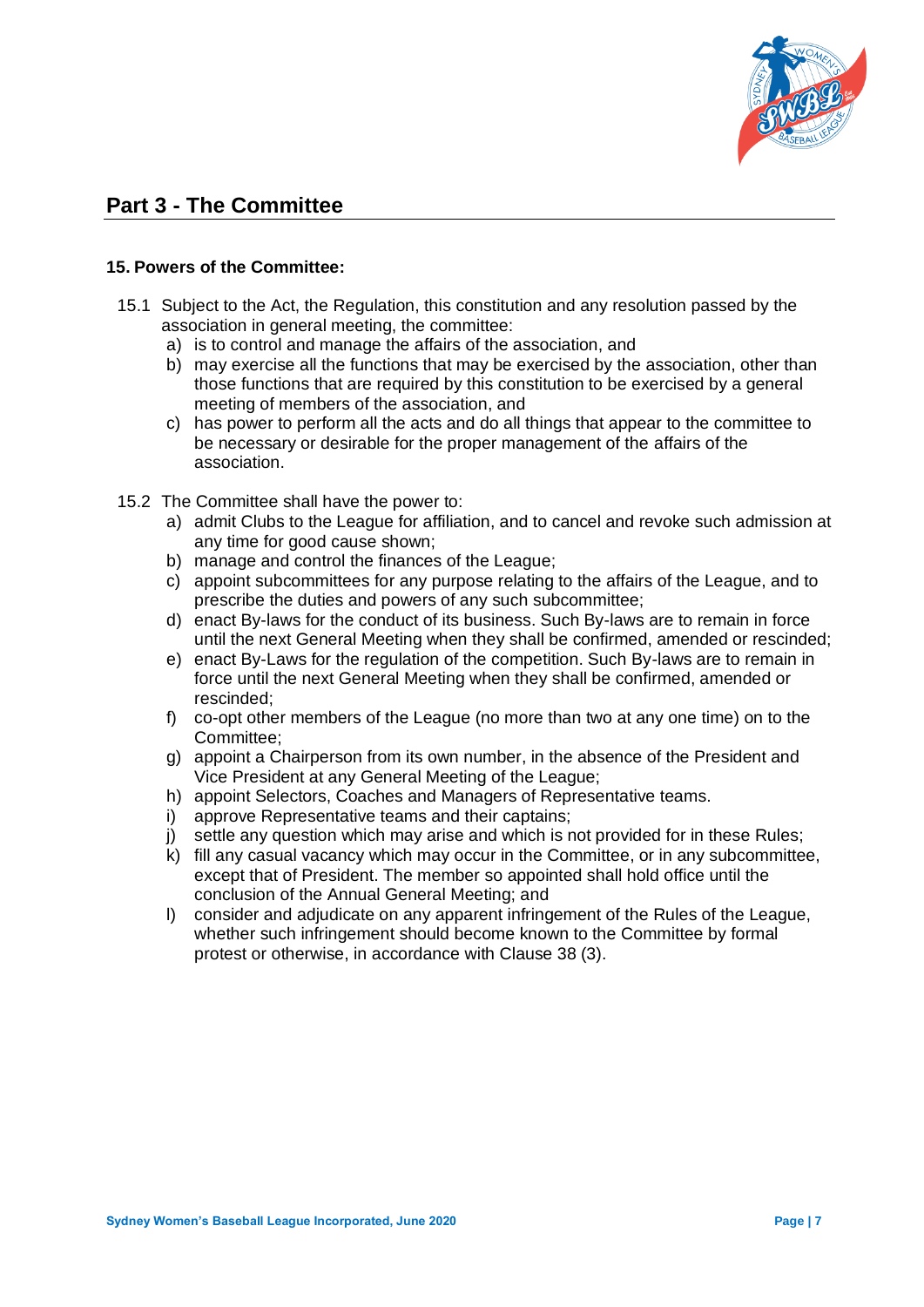

### **16. Composition and membership of committee**

- 16.1 The committee is to consist of:
	- a) the office-bearers of the association, and
	- b) at least 3 general committee members, each of whom is to be elected at the annual general meeting of the association under clause 23.
	- c) Note. Section 28 of the Act contains further requirements concerning eligibility for membership and composition of the committee.

#### **17. Office Bearers and General Members:**

- 17.1 The Office Bearers of the League, who shall be elected annually at the Annual General Meeting, shall consist of the
	- a) President;
	- b) Vice President;
	- c) Honorary Secretary;
	- d) Honorary Treasurer;
	- e) Publicity Officer;
	- f) Grounds and Fixtures Officer; and
	- g) Social Officer
- 17.2 Any member of the League can be elected as an Office Bearer.
- 17.3 A committee member may hold more than one office.
- 17.4 There is no maximum number of consecutive terms for which a committee member may hold office.
- 17.5 Each member of the committee is, subject to this constitution, to hold office until immediately before the election of committee members at the annual general meeting next following the date of the member's election, and is eligible for re-election.
- 17.6 The Office Bearers of the League shall not take office until the termination of the Annual General Meeting at which they are elected.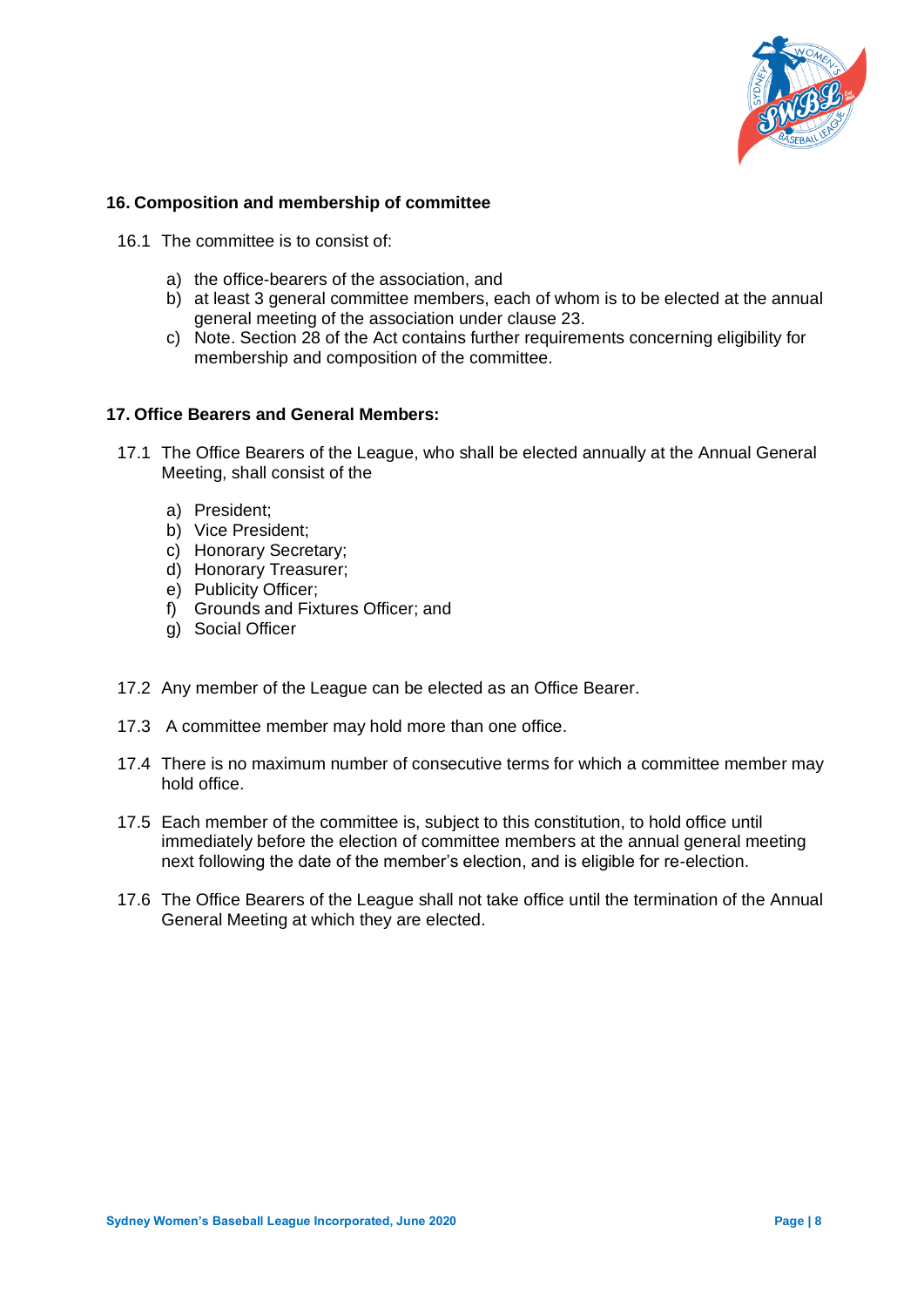

# **18. Election of committee members**

- 18.1 Nominations of candidates for election as office-bearers of the association or as ordinary committee members:
	- a) must be made electronically (or in writing), supported by 2 members of the association and accompanied by the written consent of the candidate (which may be endorsed on the form of the nomination), and
	- b) must be delivered to the secretary of the association at least 7 days before the date fixed for the holding of the annual general meeting at which the election is to take place.
- 18.2 If insufficient nominations are received to fill all vacancies on the committee, the candidates nominated are taken to be elected and further nominations are to be received at the annual general meeting.
- 18.3 If insufficient further nominations are received, any vacant positions remaining on the committee are taken to be casual vacancies.
- 18.4 If the number of nominations received is equal to the number of vacancies to be filled, the persons nominated are taken to be elected.
- 18.5 If the number of nominations received exceeds the number of vacancies to be filled, a ballot is to be held.
- 18.6 The ballot for the election of office-bearers and ordinary committee members of the committee is to be conducted at the annual general meeting in any usual and proper manner that the committee directs.
- 18.7 A person nominated as a candidate for election as an office-bearer or as an ordinary committee member of the association must be a member of the association.

#### **19. Duties of Office Bearers:**

Fulfil the duties as outlined in the office bearer role descriptions as defined by the committee.

- 19.1 The **President** shall:
	- a) Oversee the smooth functioning of the League, ensuring the roles and duties of other Committee members are fulfilled;
	- b) Be responsible for all development, planning and coordination of League activities;
	- c) The President shall, have ultimate responsibility for the League;
	- d) Be the chairperson at all League meetings; and
	- e) Be the Public Officer for the League and undertake responsibilities in accordance with the *Associations Incorporations Act 2009 and Regulations*.
- 19.2 The **Vice President** shall be responsible where the President is unable to fulfil duties.
- 19.3 The **Secretary** shall:
	- a) Keep all records and minutes of the League, and the Seal, in custody;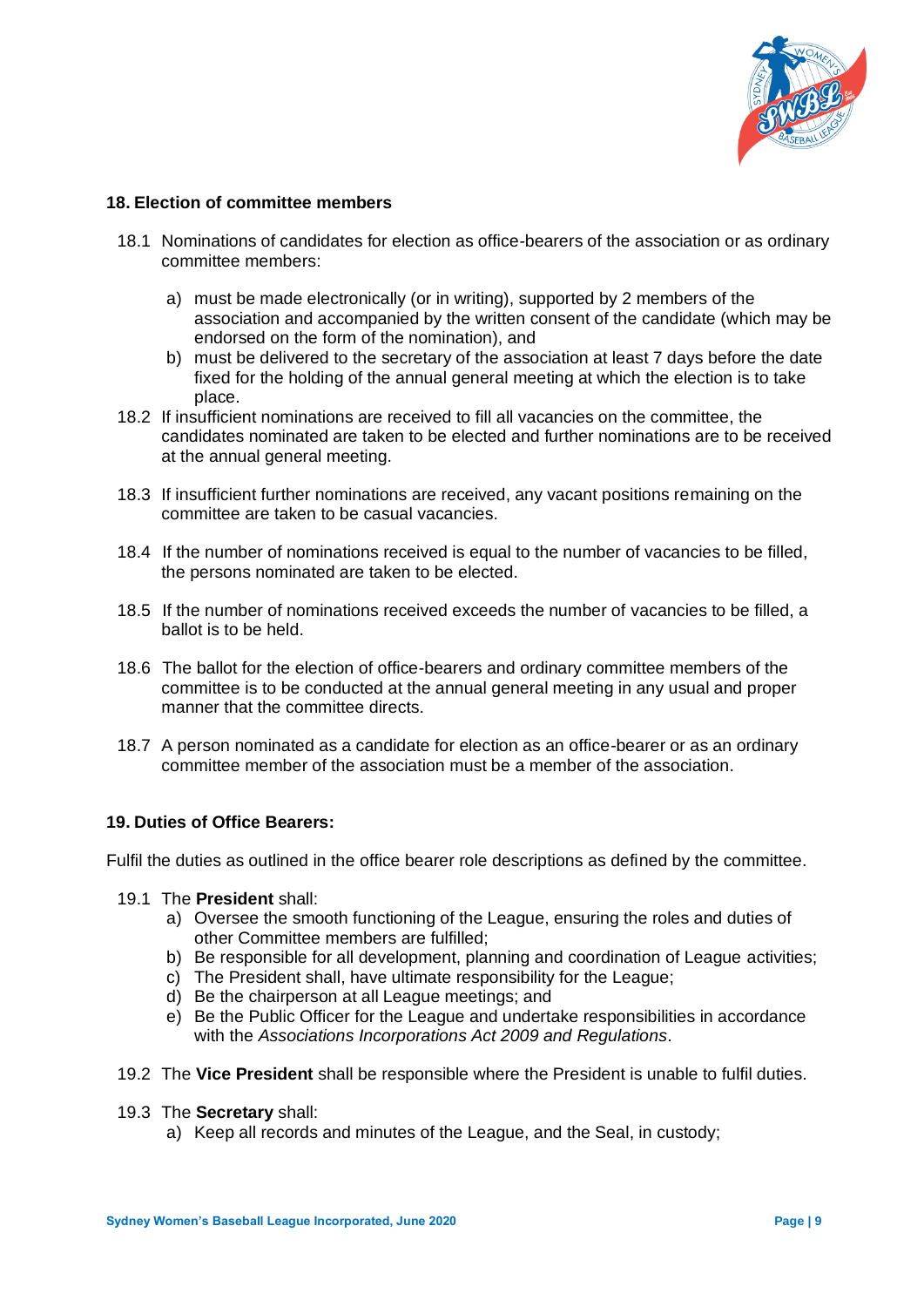

- f) Keep a record of the name and contact details of all Office Bearers;
- g) Keep a roll of all affiliated Clubs;
- h) Develop and maintain a Register of all Members of the League;
- i) Give notice of all meetings in accordance with these rules;
- j) Conduct all general correspondence and keep copies of such correspondence;
- k) Take and keep Minutes of all Meetings;
- l) Ensure that the Annual Report is available for the Annual General Meeting; and
- m) In cases of suspension, expulsion and protest to notify all parties concerned.
- 19.4 The **Treasurer** shall:
	- a) Develop an annual budget for the League;
	- b) Maintain accounting records;
	- c) Receive all monies for and on behalf of the League and pay them into such bank or banks as the Committee decides, to the credit of the account or accounts in the name of the Sydney Women's Baseball League;
	- d) Pay all accounts approved by the Committee or a General Meeting;
	- e) Submit a statement of the financial position of the League to the Committee at least once a month for the duration of the season; and
	- f) Prepare a Balance Sheet and Statement of all Accounts to the Secretary so that these may be presented at the Annual General Meeting.

#### 19.5 The **Communications Officer** shall:

- a. Be responsible for the promotion of the League to the broader community;
- b. Be responsible for the overseeing for recruitment of the League; and
- c. Be responsible for producing internal promotional communication;
- d. Be responsible for recruiting other league members to assist in social media, newsletter and other media production
- 19.6 The Grounds and Equipment Officer shall:
	- a) Be responsible for the organisation of grounds; and
	- g) Be responsible for the purchase, organisation and maintenance of all equipment.
- 19.7 The Social Officer shall:
	- a) Be responsible for planning all social events of the League, including the Annual **Dinner**

#### **20. Voting at Committee Meetings:**

- 20.1 Each member of the Committee shall be entitled to one vote.
- 20.2 The Chairperson of the Committee shall have a casting as well as a deliberative vote.
- 20.3 Voting on any question shall be by ballot if desired by one member present.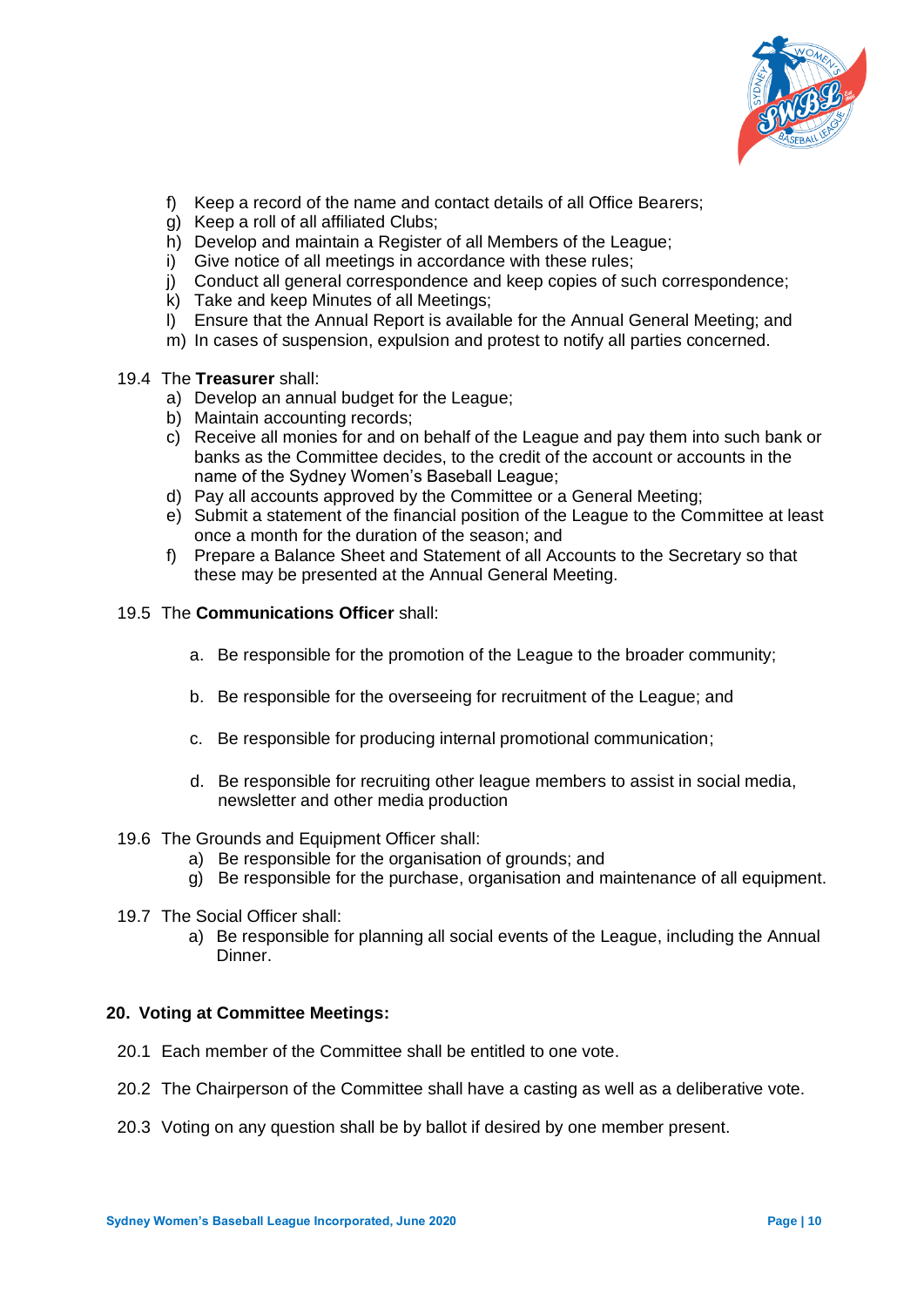

- 20.4 At all meetings of the Committee, the vote of the majority shall rule.
- 20.5 No proxies shall be allocated for Committee Meetings.

### **21. Meetings and quorum:**

- 21.1 The Committee shall meet as required so long as no more than two (2) months has passed since the last Committee meeting or General Meeting.
- 21.2 At a meeting of the Committee:
	- a) the President or, in the President's absence, the Vice-President is to preside, or
	- b) if the President and the Vice-President are absent or unwilling to act, such one of the remaining members of the Committee as may be chosen by the members present at the meeting is to preside.
- 21.3 Additional meetings of the Committee may be convened by the President or by any member of the Committee.
- 21.4 Oral or written notice of a meeting of the Committee must be given by the secretary to each member of the Committee at least 48 hours (or such other period as many be unanimously agreed on by the members of the Committee) before the time appointed for the holding of the meeting.
- 21.5 Any 5 members of the Committee constitute a quorum for the transaction of the business of a meeting of the Committee.
- 21.6 No business is to be transacted by the Committee unless a quorum is present and if, within half an hour of the time appointed for the meeting, a quorum is not present, the meeting is to stand adjourned to the same place and at the same hour of the same day in the following week.
- 21.7 If at the adjourned meeting a quorum is not present within half an hour of the time appointed for the meeting, the meeting is to be dissolved.

# **22. Removal of Committee member**

A member of the Committee may be removed by two (2) mechanisms:

- 22.1 The Committee may declare vacant the place of any member who has been absent for more than three (3) meetings without the leave of the Committee; and
- 22.2 The League in general meeting may by motion remove any member of the Committee from the office of member before the expiration of the member's term of office and may by resolution appoint another person to hold office until the expiration of the term of office of the member so removed.
- 22.3 If a member of the Committee to whom a proposed resolution referred to in subclause (2) relates makes representations in writing to the secretary or president (not exceeding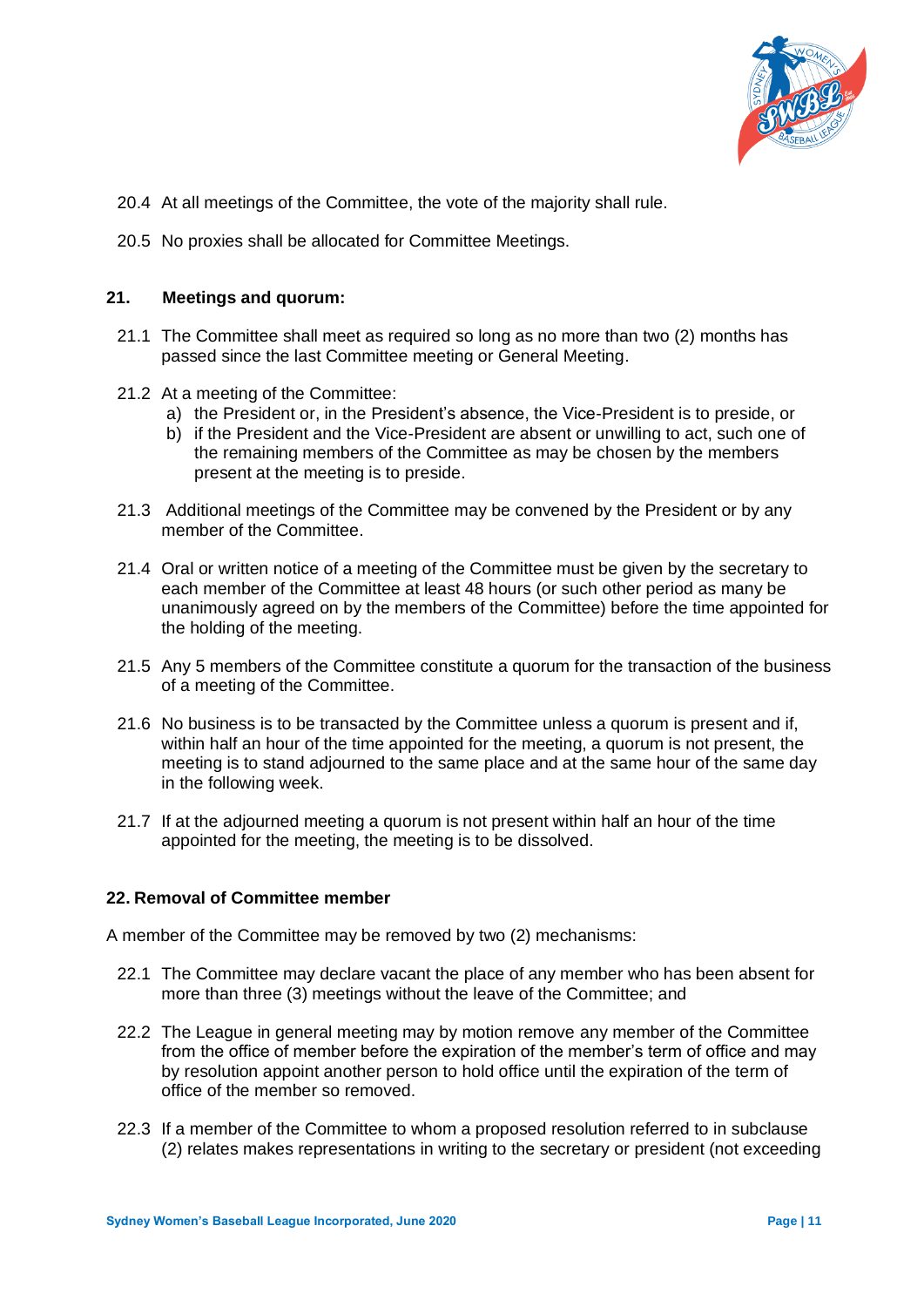

a reasonable length) and requests that the representation be notified to the members, the secretary or the president may send a copy of the representations to each member of the association or, if the representations are not so sent, the member is entitled to require that the representations be read out at the meeting at which the resolution is considered.

- 22.4 A Special General Meeting may, by resolution of three-quarters (3/4) of the full members present, remove any office bearers from office before an Annual General Meeting.
- 22.5 The General Committee Members shall support the Office Bearers in the fulfilling of their roles.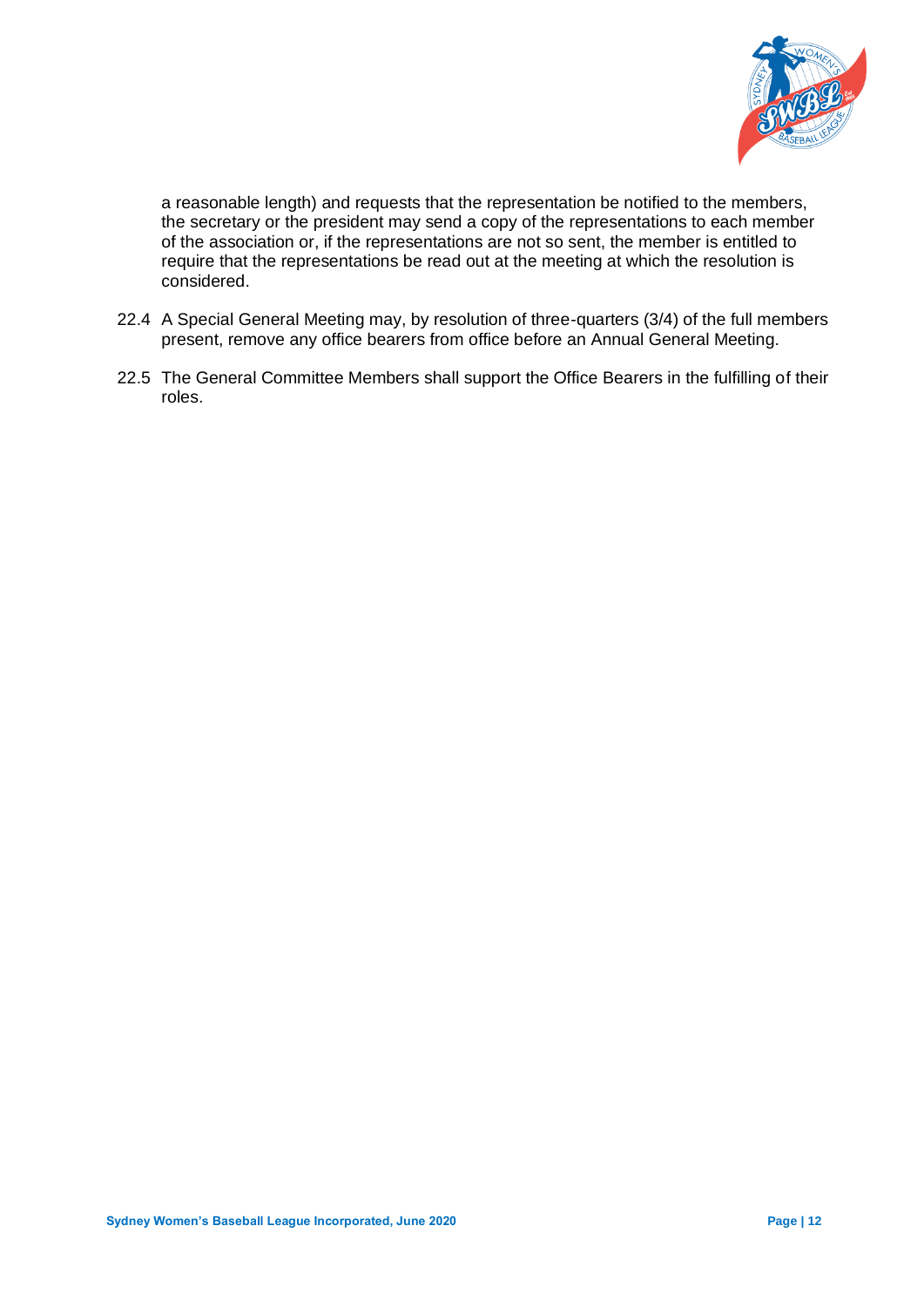

# **Part 4 - General Meetings**

# **23. Annual General Meeting – holding of:**

The Annual General Meeting of the League shall be held no later than October  $31_{st}$  in each year.

### **24. Annual general meetings - calling of and business at**

- 24.1 The annual general meeting of the association is, subject to the Act and to clause 23, to be convened on the date and at the place and time that the committee thinks fit.
- 24.2 In addition to any other business which may be transacted at an annual general meeting, the business of an annual general meeting is to include the following:
	- a) to confirm the minutes of the last preceding annual general meeting and of any special general meeting held since that meeting,
	- b) to receive from the committee reports on the activities of the association during the last preceding financial year,
	- c) to elect office-bearers of the association and ordinary committee members,
	- d) to receive and consider any financial statement or report required to be submitted to members under the Act.
- 24.3 An annual general meeting must be specified as that type of meeting in the notice convening it.
- 24.4 The business of the Annual General Meeting shall be:
	- Attendance
	- Confirmation of Minutes
	- Presentation of Annual Report and Financial Statement
	- Notices of Motion
	- Election of Office Bearers and General Committee Members
	- General Business

#### **25. Special General Meeting – calling of:**

- 25.1 The Committee may, whenever it thinks fit, convene a special general meeting of the association.
- 25.2 The Committee must, on the requisition in writing of at least 5 percent of the total number of members, convene a special general meeting of the association.
- 25.3 A requisition of members for a special general meeting:
	- a) must state the purpose or purposes of the meeting;
	- b) must be signed by the members making the requisition; and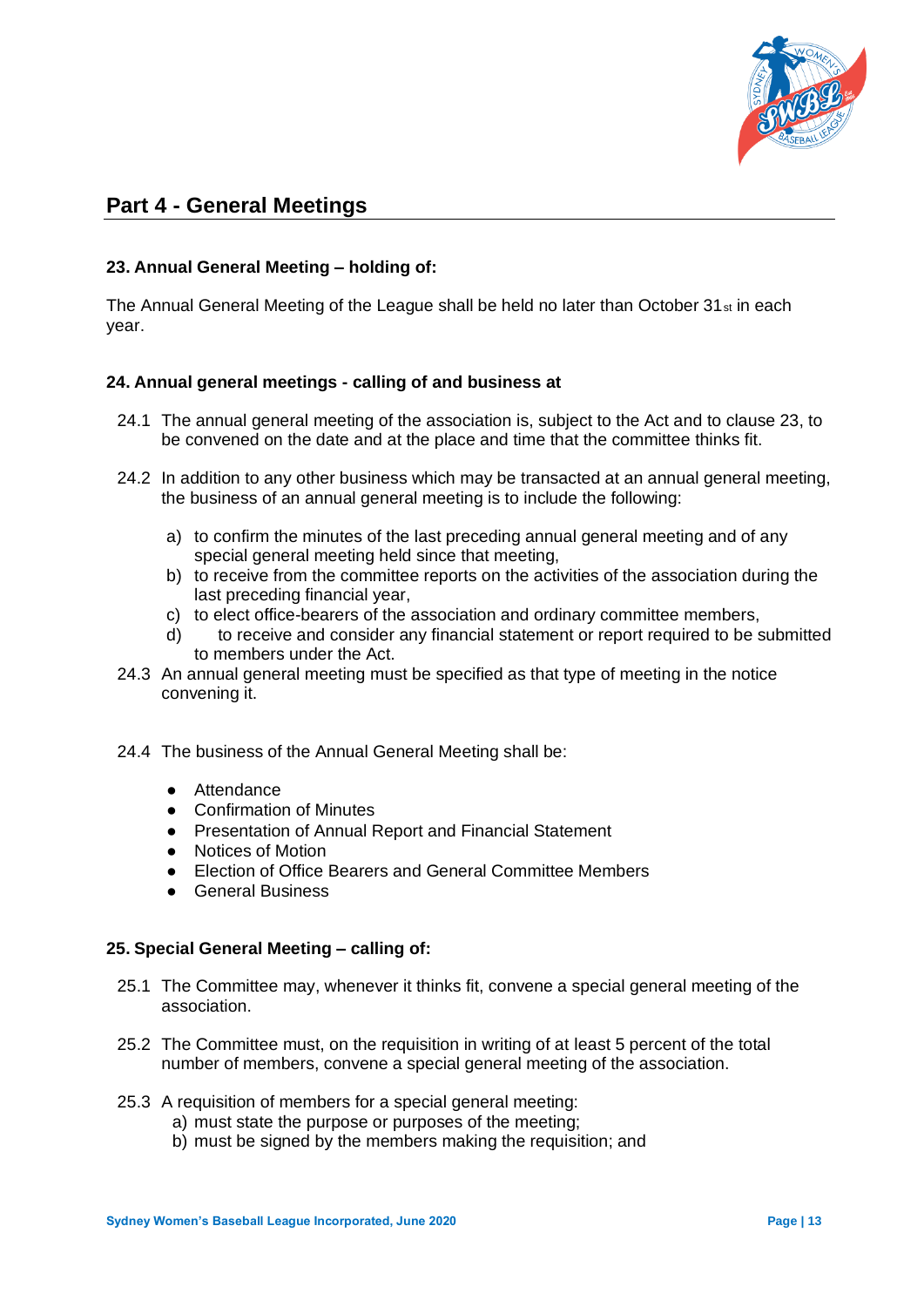

- c) must be lodged with the secretary, and
- d) may consist of several documents in a similar form, each signed by one or more of the members making the requisition.
- 25.4 If the Committee fails to convene a special general meeting to be held within 1 month after that date on which a requisition of members for the meeting is lodged with the secretary, any one or more of the members who made the requisition may convene a special general meeting to be held not later than 3 months after that date.
- 25.5 A special general meeting convened by a member or members as referred to in Clause (4) must be convened as nearly as is practicable in the same manner as general meetings are convened by the Committee and any member who consequently incurs expenses is entitled to be reimbursed by the association for any expense so incurred.

# **26. Notice**

- 26.1 The secretary must give at least 14 days written notice to each member specifying the place, date and time of the meeting and the nature of the business proposed to be transacted at the meeting.
- 26.2 If the nature of the business proposed to be dealt with at a general meeting requires a special resolution of the association, the secretary must, at least 21 days before the date fixed for the holding of the general meeting, give a notice to each member specifying the place, date and time of the meeting and the nature of the business proposed to be transacted at the meeting.

# **27. Procedure**

- 27.1 Quorum of a Special General Meeting is 25% of the total voting membership.
- 27.2 At any General Meeting of the League, each member of the League is entitled to one vote on any question arising.
- 27.3 At all General Meetings the vote of the majority shall rule. In the case of an equality of votes on a question at a general meeting, the chairperson of the meeting is entitled to exercise a second or casting vote.
- 27.4 Voting shall be by ballot if desired by any member present, otherwise voting will be by show of hands.
- 27.5 All votes must be given personally or by proxy but no member may hold more than 5 proxies.
- 27.6 Member or proxy is not entitled to vote at any general meeting of the association unless all money due and payable by the member or proxy to the association has been paid.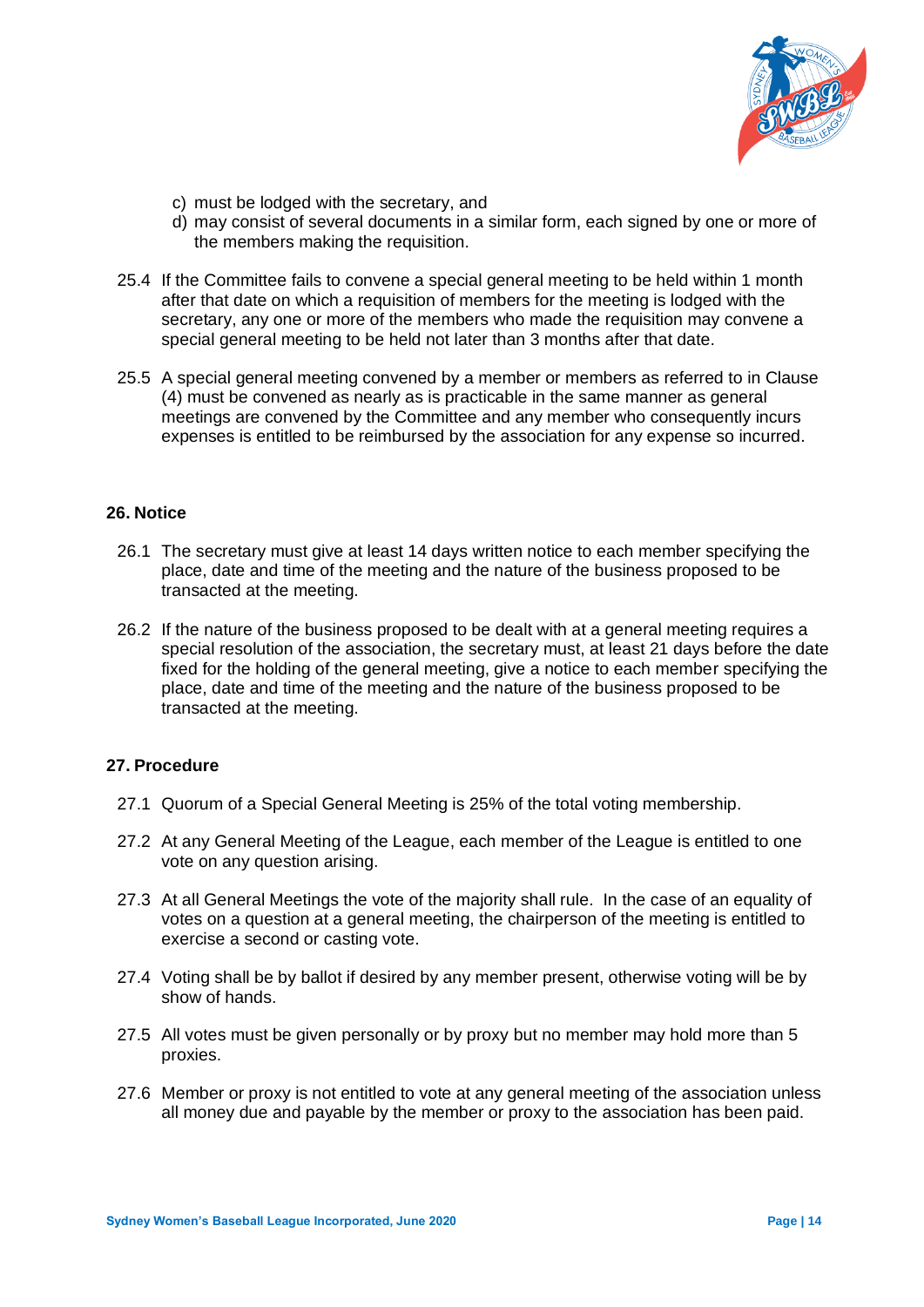

#### **28. Making of decisions**

- 28.1 A question arising at a general meeting of the association is to be determined by:
	- a) a show of hands or, if the meeting is one to which clause 27 applies, any appropriate corresponding method that the committee may determine, or
	- b) if on the motion of the chairperson or if 5 or more members present at the meeting decide that the question should be determined by a written ballot—a written ballot.
- 28.2 If the question is to be determined by a show of hands, a declaration by the chairperson that a resolution has, on a show of hands, been carried or carried unanimously or carried by a particular majority or lost, or an entry to that effect in the minute book of the association, is evidence of the fact without proof of the number or proportion of the votes recorded in favour of or against that resolution.
- 28.3 Subclause (2) applies to a method determined by the committee under subclause (1) (a) in the same way as it applies to a show of hands.
- 28.4 If the question is to be determined by a written ballot, the ballot is to be conducted in accordance with the directions of the chairperson

#### **29. Special Resolution**

A resolution of the association is a special resolution if it is passed by a majority which comprises at least ¾ of such members of the association as, being entitled under the rules so to do, vote in person or proxy at a general meeting of which at least 21 days written notice specifying the intention to propose the resolution as a special resolution was given in accordance with rules

# **30. Appointment of proxies**

- 30.1 Each member is to be entitled to appoint another member as proxy by notice given to the secretary no later than 24 hours before the time of the meeting in respect of which the proxy is appointed.
- 30.2 The notice appointing the proxy is to be in the form set out in Appendix 1 to these rules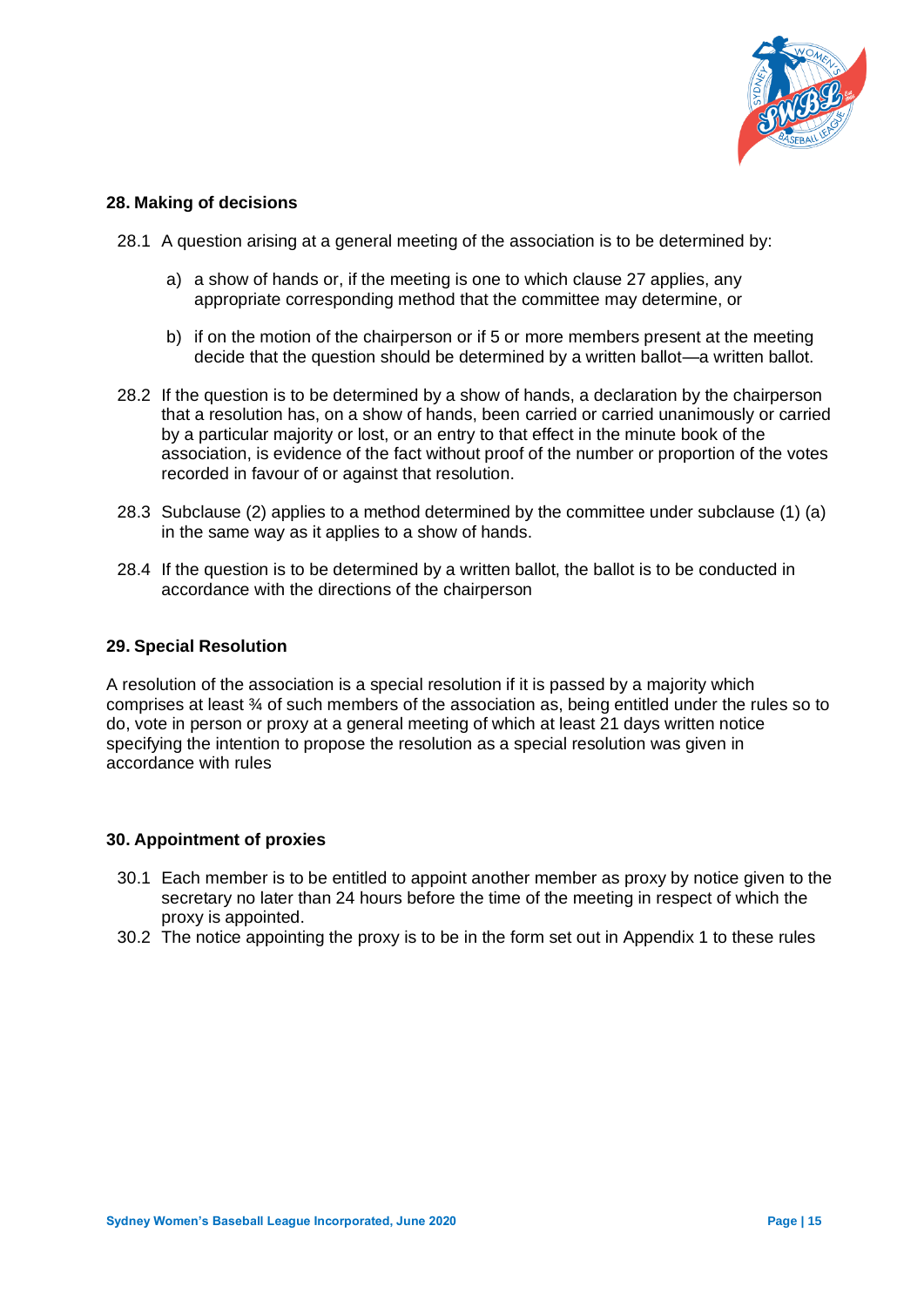

# **Part 5 - Rules and Umpires**

### **31. Rules of Play:**

- 31.1 All games will be played under the 'Official Rules of Baseball" as adopted by the Australian Baseball Federation and agreed to by the NSWBL, as may be altered, rescinded or supplemented for the League by the "Sydney Women's Baseball League – Official Competition Rules"
- 31.2 The "Sydney Women's Baseball League Official Competition Rules" may be altered, rescinded or supplemented by a majority vote of the Committee.
- 31.3 Any alterations, rescissions or supplements to the "Sydney Women's Baseball League Official Competition Rules" will be notified to members in writing at least 7 days prior to the rules taking effect.

#### **32. Umpires:**

- 32.1 The League will pay the insurance fee of any umpire who does not play or coach in this Competition.
- 32.2 The League will assign or appoint umpires each season.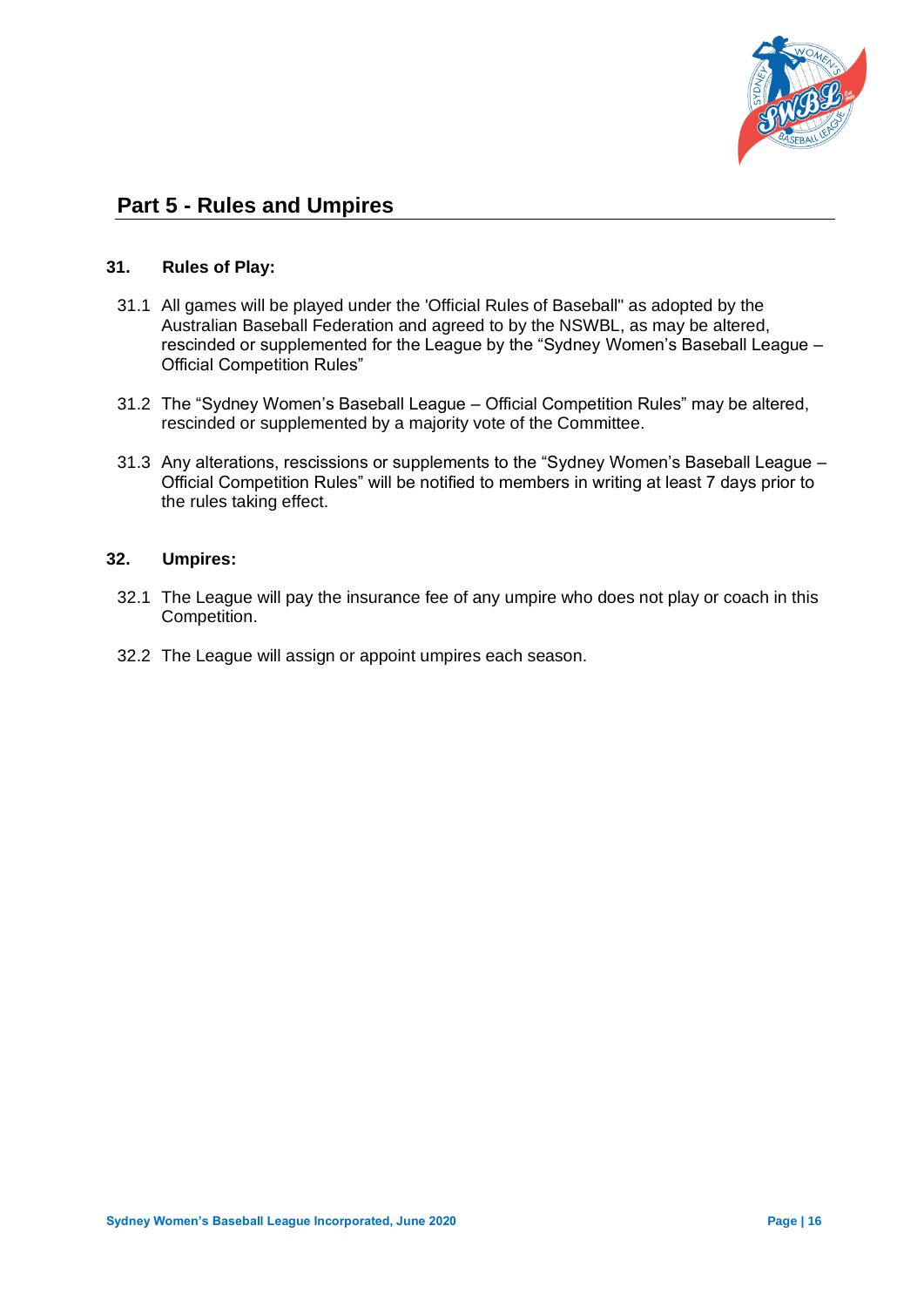

# **Part 6 - Miscellaneous**

# **33. Affiliation:**

- 33.1 Any women's baseball Club within Sydney may be accepted for affiliation.
- 33.2 All applications for affiliation shall be considered by the Committee.
- 33.3 The League may affiliate with any body having objectives similar to its own.
- 33.4 Each Club or Team on affiliation shall submit to the Committee a proposed name and uniform. Once approved by the Committee, this name and uniform shall not be utilized by any other Club.
- 33.5 A Team must provide the Committee with the names of the Coach and Manager/Team Coordinator of the Team by the date specified by the Committee.
- 33.6 Each Club on affiliation shall be supplied with a copy of these Rules, and a copy of all By-laws, and shall with all its members be bound thereby.

# **34. Finance:**

- 34.1 The financial year of the League shall close on 31 August.
- 34.2 All monies received, shall become the immediate property of the League. The Treasurer, or nominated representative, shall ensure an appropriate receipt is provided. All monies received shall be paid to the credit of the League at a bank or banks approved by the Committee.
- 34.3 Any member with unpaid fees by the fourth week of the season shall forfeit their right to play matches under the control of the League, until fees are paid or an agreement for payment is reached with the Committee.
- 34.4 The funds of the League shall be:
	- a) derived from the seasonal membership fees and donations; and
	- b) from other such sources as the Committee determines.
- 34.5 All property of the League shall be in the name of the League, and used in accordance with the objectives specified in this Constitution.
- 34.6 All negotiable instruments (cheques, drafts, bills of exchange, promissory notes) shall be signed by any two (2) Office-Bearers, including one of President, or Secretary, or Treasurer - online transactions are excluded.
- 34.7 The method of operation of the accounts of the League shall include authorised signatories by any two (2) Office-Bearers, including one of President, or Secretary, or **Treasurer**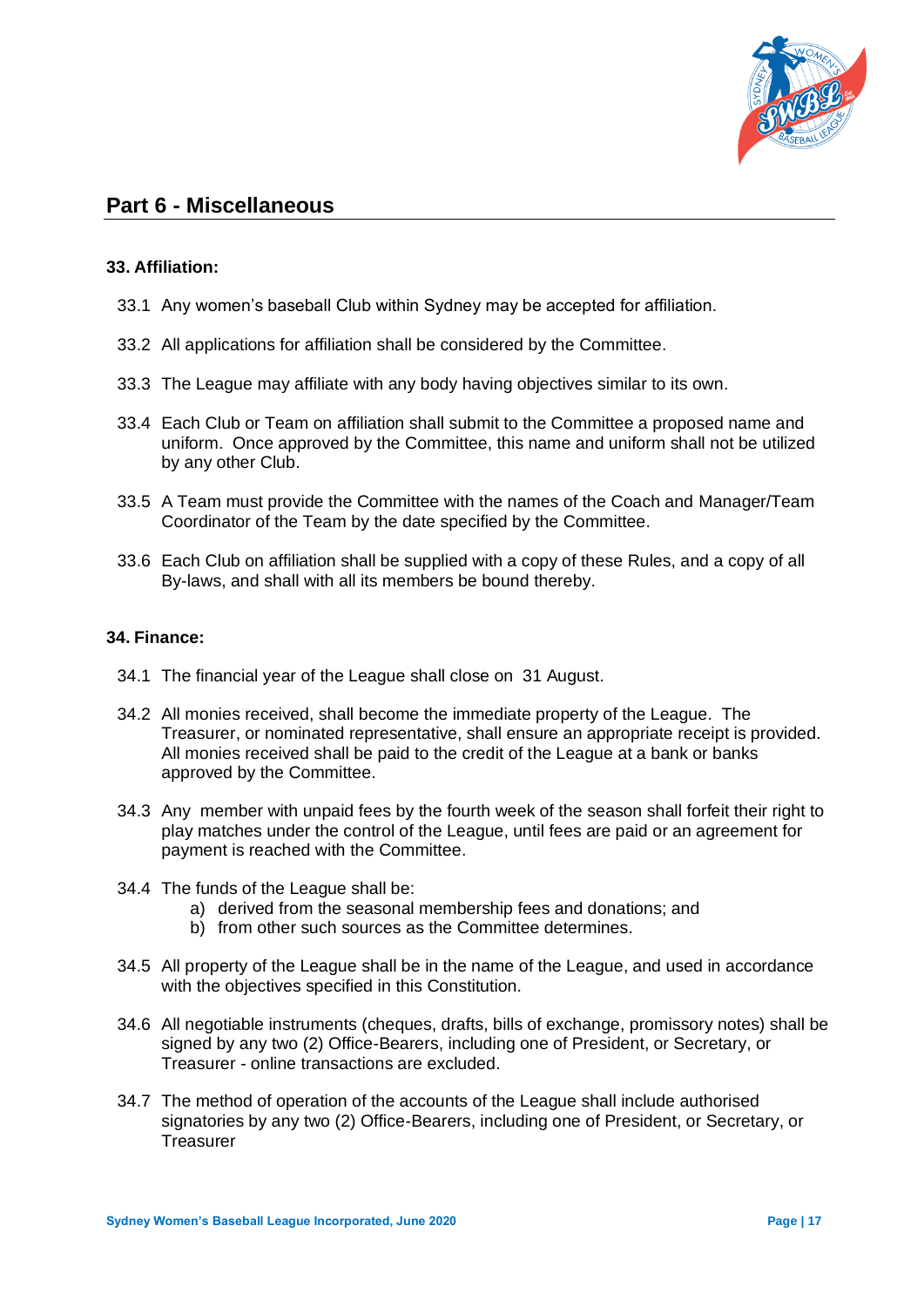

34.8 All payments made from the accounts of the League shall be presented at the following Committee meeting, and full details of such transactions be recorded.

#### **35. Common Seal:**

The League shall have a Common Seal which shall be kept in the custody of the Secretary and shall be affixed to any document or writing, upon resolution of a Committee Meeting.

#### **36. Alteration of Constitution:**

- 36.1 Neither this Constitution (nor Regulations made thereunder) shall be repealed or altered, nor shall any addition be made without the agreement of a three-quarters (3/4) majority of the votes of Members at the Annual General Meeting, or at a Special General Meeting called for that purpose.
- 36.2 At least fourteen (14) days notice in writing of such proposed alterations shall be given to all members in either case.
- 36.3 Any alterations so made shall take place immediately unless the Meeting by the same majority shall decide otherwise.

#### **37. Indemnity Clause:**

- 37.1 Every member of the Committee shall be indemnified out of the funds of the League against any liability incurred in the discharge of any duty undertaken of behalf of the League and in defending any proceedings whether civil or criminal in which judgment is given in favour of the person or in which the person is acquitted.
- 37.2 No member of the Committee shall be responsible for any other member of the Committee, or for any officer, clerk or servant of the League by the insufficiency or deficiency of value of, or title to, any property or security acquired or taken on behalf of the League or by the bankruptcy or any torturous act of any customer or debtor of the League, or by anything done in the execution of his/her duties of his/her office or in relation thereto, or otherwise than his/her own wilful act or default.

#### **38. Protests:**

- 38.1 All protests shall be received in writing by the President, or Secretary, within twenty-four (24) hours of the occurrence of the incident regarding which the protest is made. All protests shall be accompanied by an administration charge, the value of which to be determined by the Committee. This shall be forfeited if the protest is overruled. If a protest is overturned a fee, as determined by the Committee, may be imposed.
- 38.2 In the case of any protest, if considered necessary, a protest Committee of five members, chaired by the President will be convened to hear and determine the protest. a) All protests will be resolved within 5 days of receipt of the written notice of the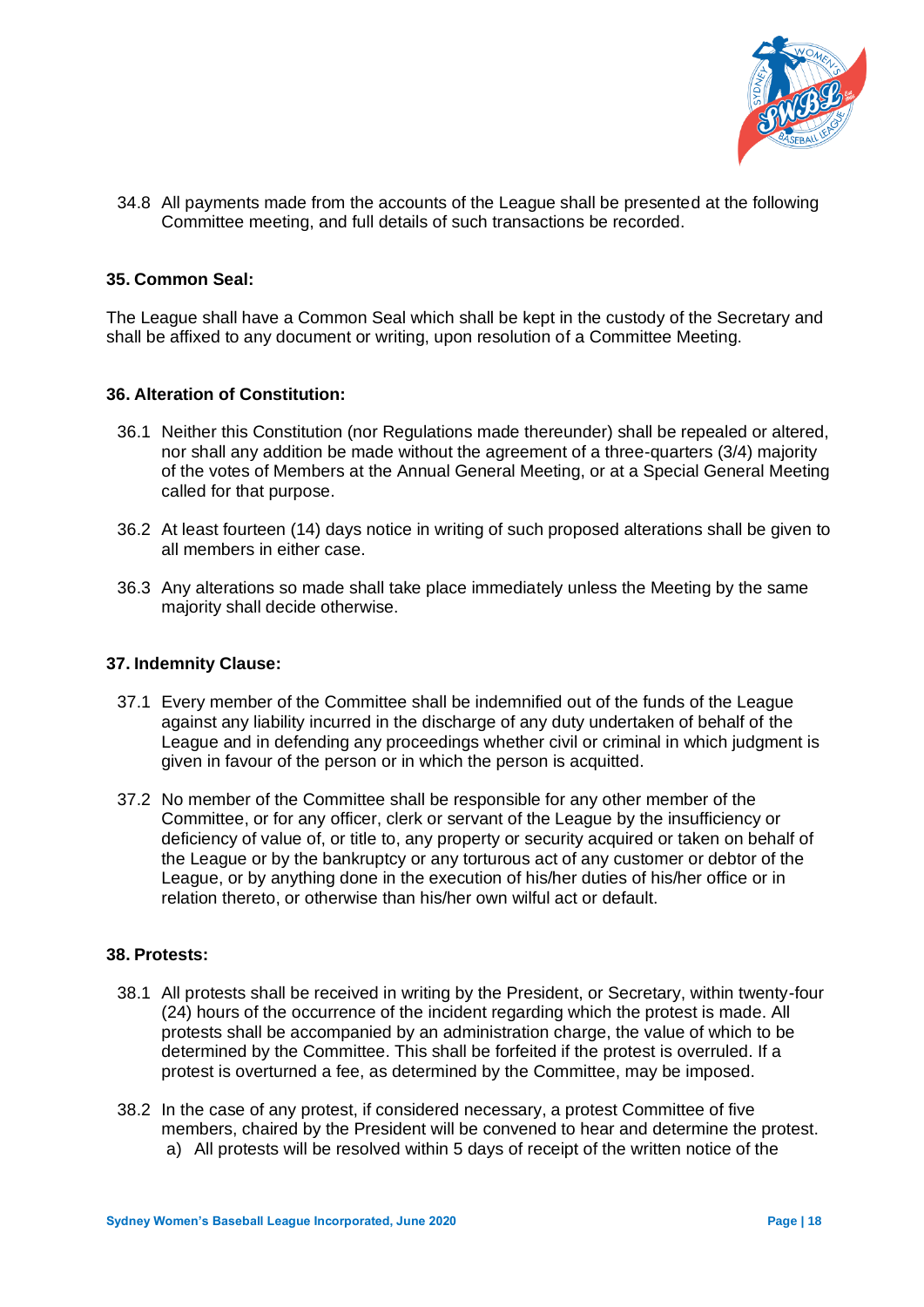

protest.

- b) Members of any protest Committee shall not be connected in any way with the Clubs concerned therein. Should the President be connected in any way with either Club, the Committee will elect another suitable chair.
- c) The Chair shall have a casting as well as a deliberative vote.
- d) An appeal against the decision of any such protest Committee may be made to the League Committee within 24 hours of receipt of the Protest Committee's determination.
- 38.3 The Umpires, Players and Coaches concerned shall have the right to attend the Meetings of the Protest Committee for the purpose of stating their case.

### **39. Misconduct:**

In all cases of alleged misconduct by any Club, team, player or official, an inquiry shall be held by the Committee or its appointed subcommittee within seven (7) days from the date when such alleged misconduct has been brought to the notice of the Committee.

#### **40. Suspension and Expulsion:**

- 40.1 In cases of infringement by members, team, clubs or officials of any Constitution, Regulations, or By-laws of the League, the member, team, club or official may, pending the hearing and determination of the charges, be summarily suspended by the Committee.
- 40.2 Save as set out above, no member shall be suspended without being given an adequate opportunity of being heard in defence. Notice of suspension of a member, team or Club shall be given in writing immediately to such member, team or Club, setting out the charge preferred and notifying the time and place of such hearing.
- 40.3 In all cases of alleged infringement by any member, team or Club, a hearing shall be held by the Committee, or its appointed subcommittee, within seven (7) days from the date when such alleged infringement has been brought to the notice of the Committee.
- 40.4 Nothing in this section shall be deemed to prevent the Committee from penalising a Club for failure to pay fees by the due date or imposing suspension for not more than twentyeight (28) days, or inflict fines upon any Club or member found guilty of breaking any of the Rules of the League, or the conditions governing any of its competitions, or refusing to give effect any resolution passed by the Committee.
- 40.5 Expulsion of a member, team or Club may be made only be a Special General Meeting of members of the League called for the purpose, and only if the votes in favour of expulsion shall constitute a two-thirds (2/3) majority of the voting power of the Full Members at the Meeting.
- 40.6 Notice of any suspension or expulsion imposed, shall at once be sent by the Secretary to the members of the League.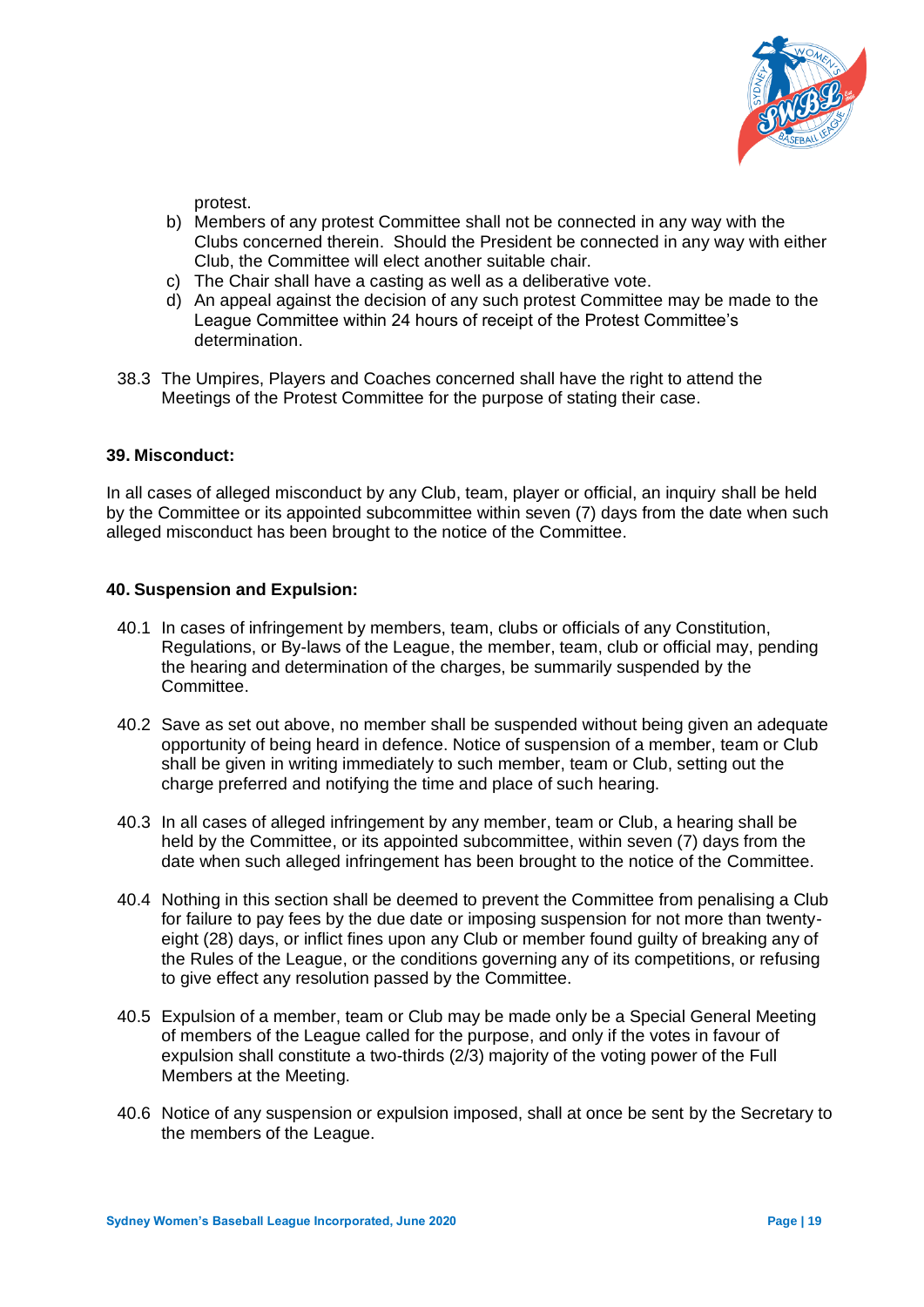

# **41. Appeals:**

- 41.1 Any member, team or Club suspended or expelled by the Committee shall have the right of appeal at a Special General Meeting of the League specifically called for that purpose, within fourteen (14) days of the passing of the resolution of suspension or expulsion. Such an appeal shall be accompanied by an administration charge, the value of which is to be determined by the Committee. This shall be forfeited if the appeal is overturned.
- 41.2 Such appeal shall be in writing addressed to the Secretary of the League, and shall set forth specially the decision appealed against and the grounds for such appeal. The League shall in no way be responsible for any expenses incurred by the appellant. Pending decision of any appeal a suspension or expulsion shall be operative.

#### **42. Records of the League:**

- 42.1 Except as otherwise provided by the Constitution, the President or Secretary shall keep in their custody or control, all books, documents, securities, and other records relating to the League.
- 42.2 Any member may make a written request to inspect all books, documents, securities, and other records relating to the League, free of charge, at a time and location that are mutually acceptable to the custodian of the records and the member making the request. The Committee reserves the right to withhold confidential information of members.

# **43. Dissolution:**

- 43.1 The League shall not be dissolved unless all liabilities have been discharged and a motion has been passed by a three-quarters (3/4) majority of the votes recorded at a General Meeting convened for the purpose
- 43.2 Any sum remaining after the satisfaction of all liabilities shall be given or transferred to such amateur Club, Association, or other organisation to be determined by a majority of members present at such meeting.